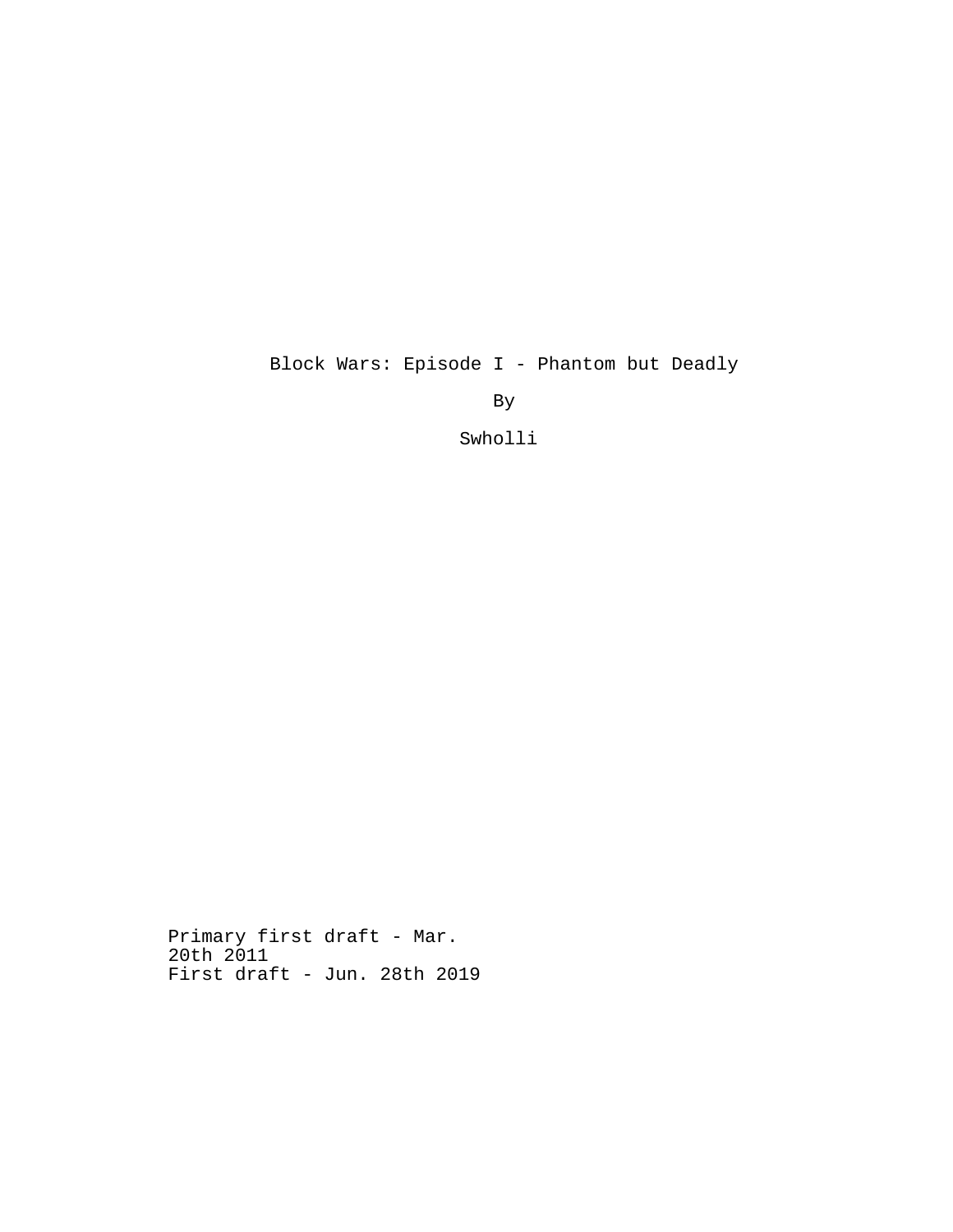# **We're crazy fucked up assholes with too much time on our hands...**

*Turmoil has engulfed the Galactic Blockublic. The banning of trade servers to outlaying star systems is in dispute. There's a Lord Tony joke in here somewhere.*

*Hoping to resolve the matter with a blockade of deadly battleships, the greedy Trade Federation has stopped all shipping to the small planet of Naboo. Meanwhile, Amazon has continued shipping and is charging double for Prime membership.*

*While the congress of the Blockublic endlessly debates this alarming chain of events, the Supreme Chancellor, who I swear we will not make Trump jokes about, has secretly dispatched two Jedi Knights, the guardians of peace and justice in the galaxy, to settle the conflict...*

#### EXT. SPACE

PAN DOWN to reveal a small space cruiser heading TOWARD CAMERA at great speed. PAN with the cruiser as it heads toward the beautiful green planet of Naboo, which is surrounded by hundreds of Trade Federation battleships.

INT. CRUISER - COCKPIT

The Captain and the Pilot maneuver closer to one of the battleships.

> QUI-GON (off screen) Captain.

The captain turns to look behind her.

# CAPTAIN

Yes, sir?

QUI-GON Tell them their viceroy has a funny looking face.

CAPTAIN

Yes, sir.

The captain turns to her screen, where Nute Gunray waits a reply.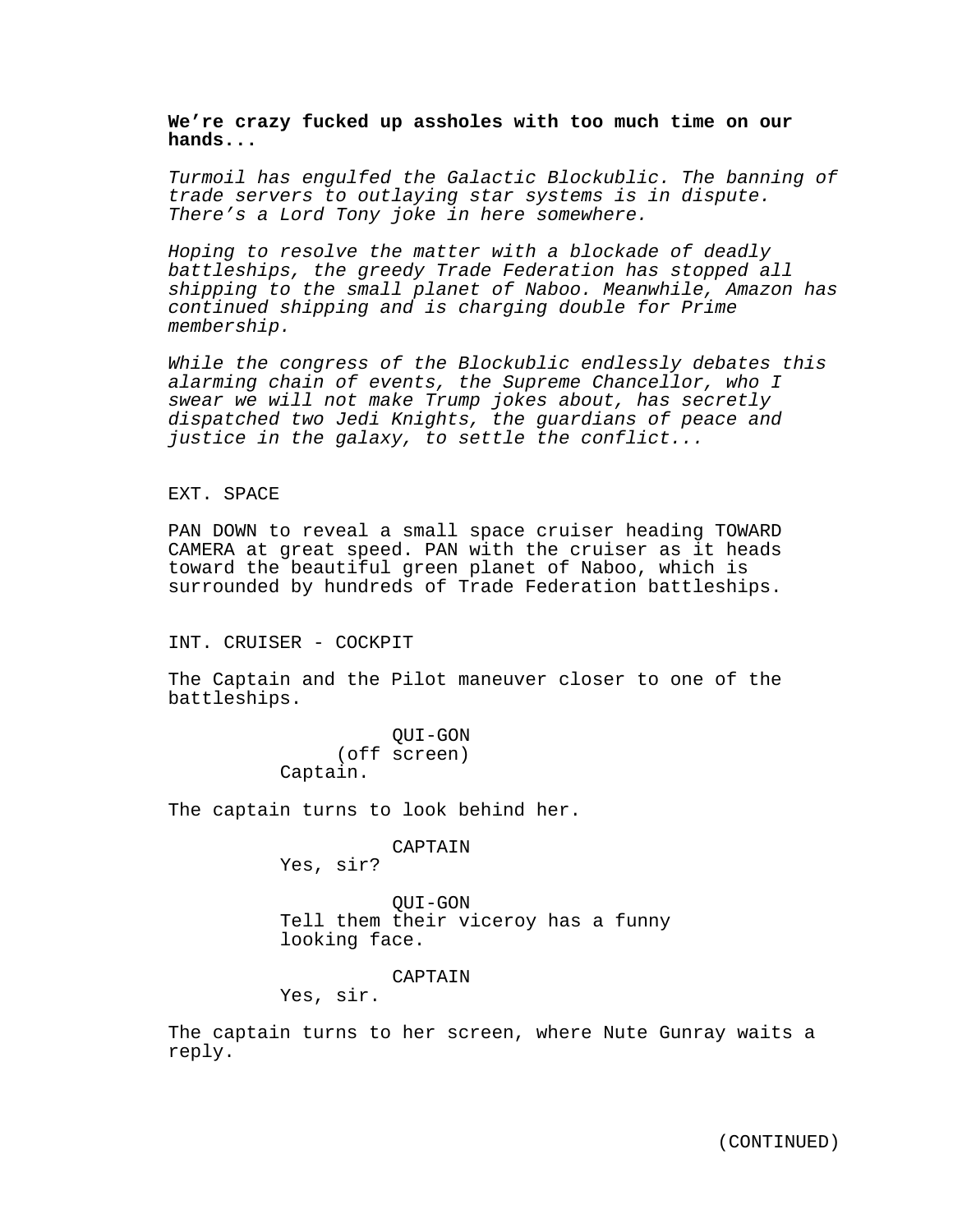### CAPTAIN

With all due respect for the Trade Federation, the Ambassadors for the Supreme Chancellor wish to insult your face.

NUTE Oooh. Jinn! I knew you were aboard this vessel!

QUI-GON

Indeed Nute. It's always a lovely time to see *you*.

NUTE You dirty Jedi scum, what are you here for now?

#### QUI-GON

We want past your blockade, or is it a quarantine? I don't care, regardless, we're here to buy cigars, bud.

NUTE Our blockade is perfectly legal, you know.

#### QUI-GON

Yet what trade organization would discourage trade? You baffle me with your advanced knowledge economics, Nute.

NUTE Gah! Fine, so you are here to negotiate. So be it. Allow them entrance.

The screen goes black. Out the cockpit window, the sinister battleship looms ever closer.

INT. DOCKING BAY

The small space cruiser docks in the main bay of the battleship.

A small protocol droid walks in to greet them. It has a female voice.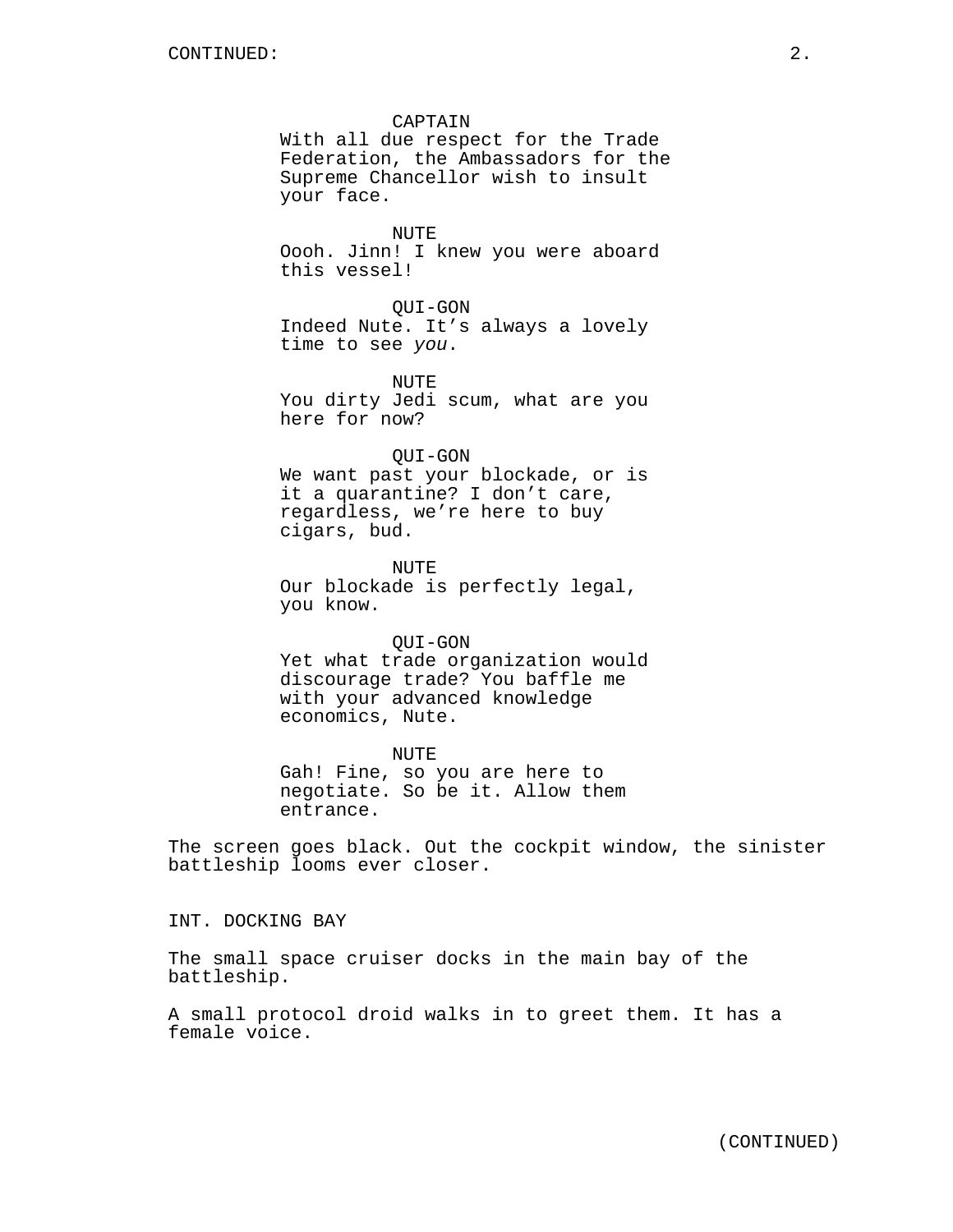$TC-14$ My name is TC-14. Your trial version of TC-14 has expired! If you'd like to unlock the full version, please insert 25 credits into my chassis to continue! Or visit our website QUI-GON (interrupting) Uh, later. He turns to his friend. QUI-GON (whispers) I didn't bring any credits, did you? OBI-WAN (whispers) No. Of course not. QUI-GON (whispers) Are we going to need credits? OBI-WAN (whispers) Fuck if I know. They're taken down the hall. INT. CONFERENCE ROOM The two cloaked figures are seated.  $TC-14$ My name is TC-14. Your trial version of TC-14 has expired! If you'd like to-QUI-GON Alright enough! The droid leaves. The two figures remove their cloaks and hoods. They are non other than Qui-Gon Jinn, Jedi master and

his apprentice, Obi-Wan Kenobi.

OBI-WAN I have a bad feeling about this.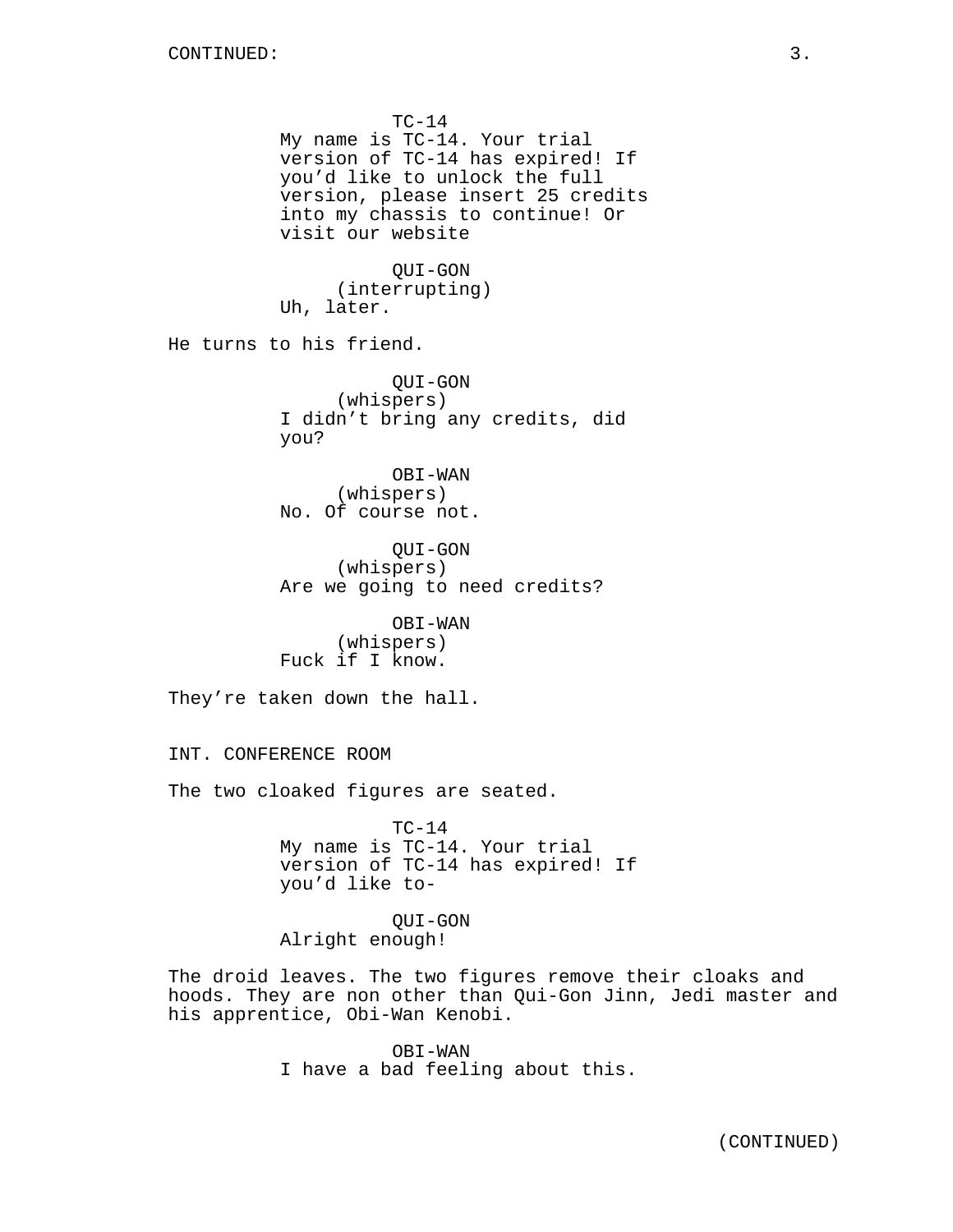QUI-GON What makes you say that?

OBI-WAN There are no gift shops in this entire place.

### QUI-GON

Don't center on your anxeity, Obi-Wan. Keep your concentration here and now where it belongs.

OBI-WAN Master Yoda says I should be mindful of the future.

#### QUI-GON

Well master Yoda isn't here, is he? No, just regular old Qui-Gon, your master. Trying to teach you a lesson, but nooo.

### OBI-WAN

I'm sorry master, you're right. How do you think these negotiations will go?

### QUI-GON

These Federation types are cowards. The negotiations will be short. Or they'll send in droids like they always do. They think it's funny or some shit.

INT. OUTSIDE CONFERENCE ROOM

Battle droids are lined up behind the door. One looks at the other and giggles a robotic giggle.

> DROID Tee-hee, I love Tuesdays.

### INT. BATTLESHIP'S BRIDGE

Nute Gunray and Daultray Dofine are in the bridge as La-a enters.

> $TC-14$ My name is TC-14. Your trial version-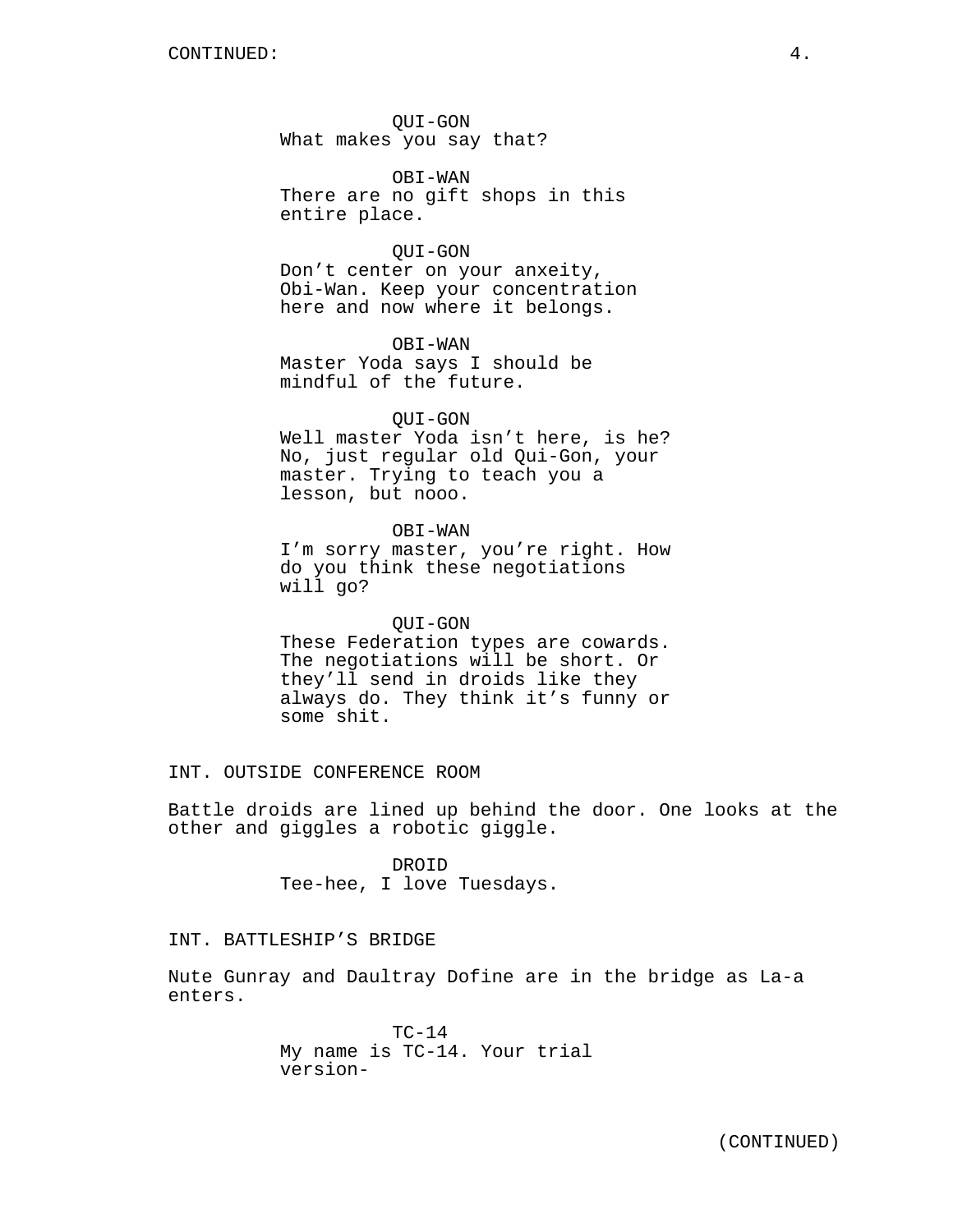NUTE No, wait! The Jedi are here already!? I was busy getting my popcorn! I thought it was still part of the trailer!

DAULTRAY DOFINE Well you're fucked now.

NUTE That's it! Gas them!

INT. CONFERENCE ROOM

TC-14 makes her way into the room with drinks on a serving tray.

Smokes starts billowing out of a vent on the lower side of the room.

> QUI-GON Oh, come on now.

> > OBI-WAN

What?

QUI-GON The guy in the next room just lit up a joint.

He turns to the wall next to them.

QUI-GON (yelling through the wall) Couldn't wait to get high until later, buddy?

The smoke continues to billow.

OBI-WAN Wow, there must be a lot of pot-heads in there.

QUI-GON Wait a tick. This doesn't smell like pot... (turning to Obi-Wan) Not that I would know what that smells like.

The two Jedi realise it's deadly gas.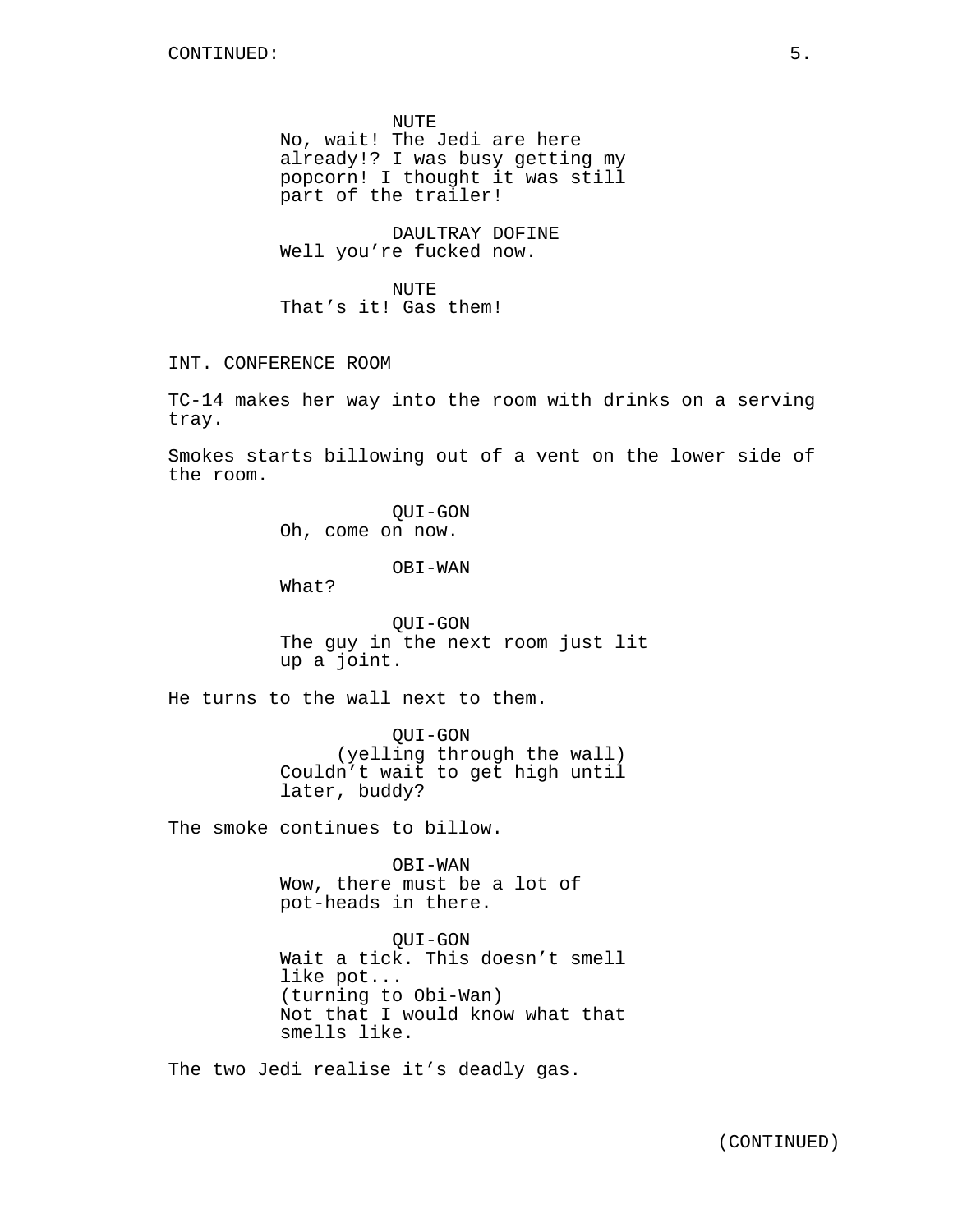CONTINUED: 6.

QUI-GON No wait this is dioxis!

OBI-WAN

What?

QUI-GON Poisonous gas!

OBI-WAN Man, it's entirely visible and has a definite odor! You know I get the feeling these Trade federation guys are very stupid.

INT. BATTLESHIP'S BRIDGE

A hologram of Darth Sidious appears.

SIDIOUS Are they dead yet?

NUTE I pumped the room full of gas!

SIDIOUS Now I have to ask... this time did you use the kind they can see, or the kind they can't see?

NUTE The kind they... oh fuck.

He turns to a communicator.

NUTE (into device) Send in the battle droids! Blow up their ship! They mustn't escape!

Sidious is unamused.

INT. DOCKING BAY

Two large laser cannons move into position. They telegraph their moves pretty obviously and they move slowly enough that the captain could probably eject.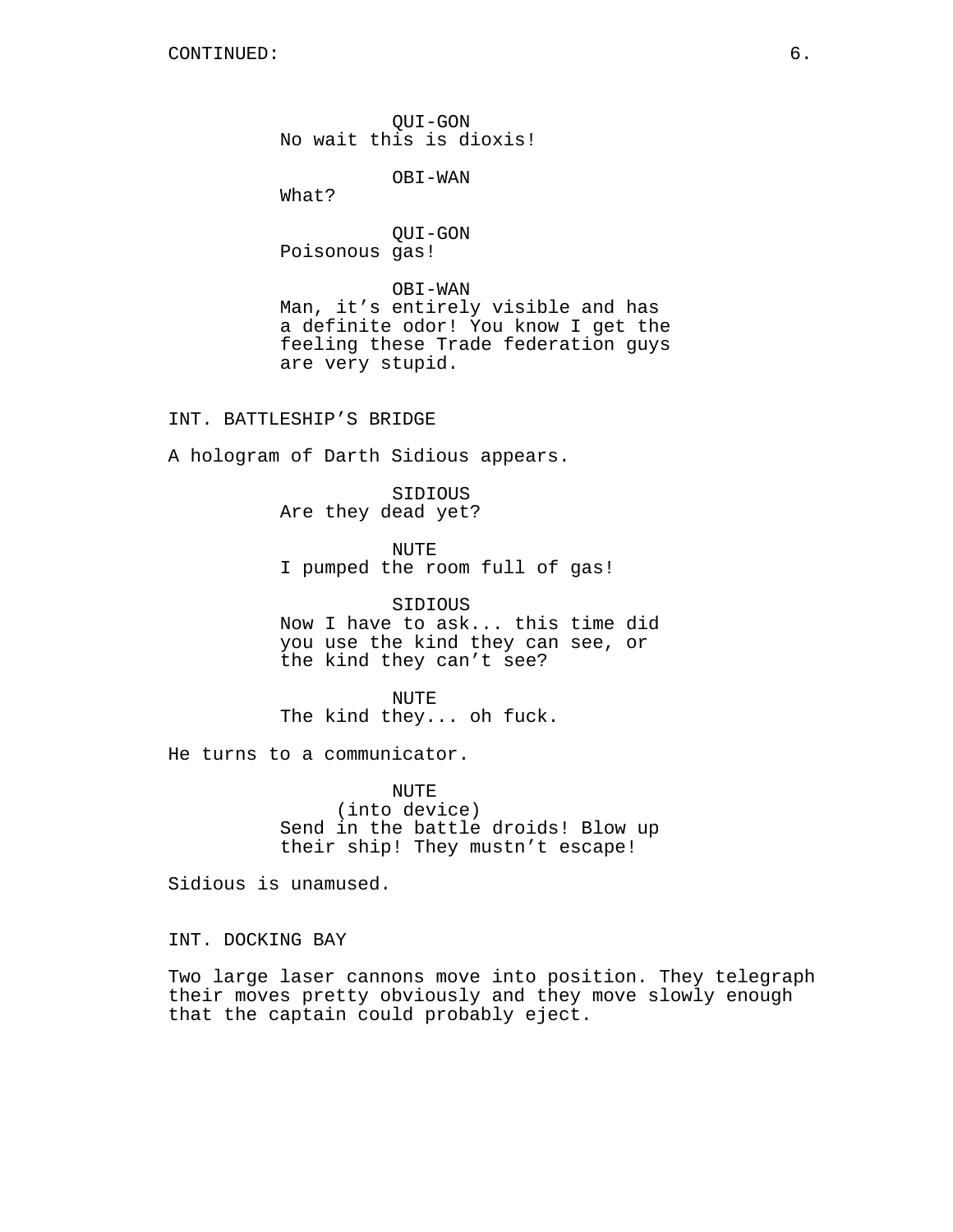### INT. CRUISER - COCKPIT

Muffled hair-metal plays in the background. The captain is singing along with it and pretending to pilot the ship through an imaginary asteroid field. He looks up out the window and sees his reflection, suddenly we focus on the two blasts coming at the ship, now with no time left to escape.

> PILOT Oh. Oh dear.

#### INT. DOCKING BAY

The ship explodes with a great force right as the song the captian was listening to climaxes.

#### INT. CONFERENCE ROOM

The gas is really starting to thicken. The large blast can be heard from here.

> QUI-GON Alright, negotiations are over. Saber-time.

OBI-WAN Witty one liner!

#### INT. OUTSIDE CONFERENCE ROOM

The droids are lined up and ready. A hologram of nute commands them.

> NUTE They must be dead by now. Blast what's left of them.

The hologram fizzles out.

#### DROID

Harsh, man.

The droids open the door. Smoke rolls out into the room. TC-14 stumbles out.

> $TC-14$ My name is TC-14. Your trial-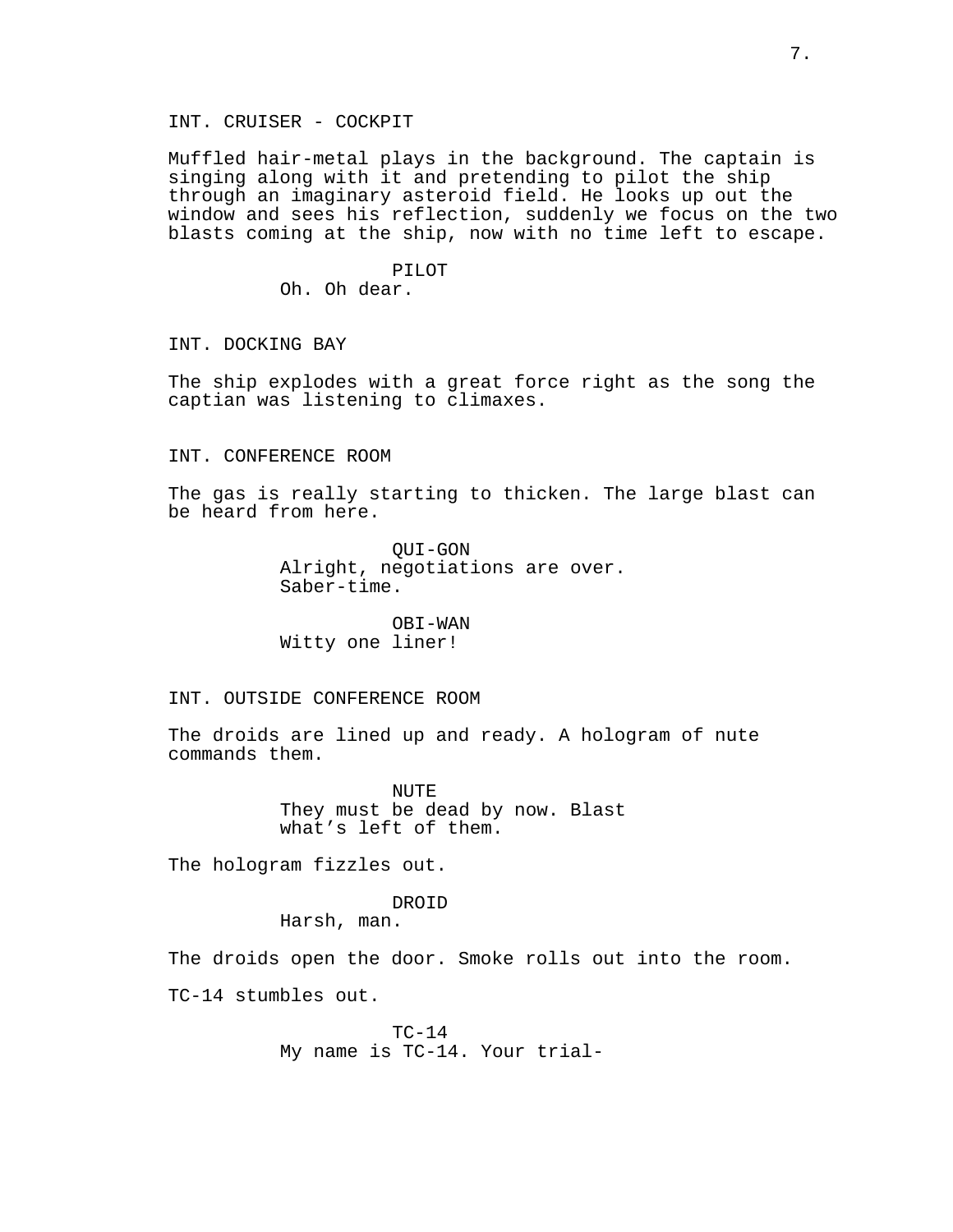Suddenly two lightsabers and sillouetts can be seen and cvut off the droid's speech. The green saber lunges and takes TC-14's head off. The droids attempt to attack but are cut down in vein.

INT. BRIDGE

NUTE Qui-Gon! You dirty hoe-bag!

RUNE Sir? What shall we do?

**NUTE** Send in those destroyer droids!

### INT. OUTSIDE CONFERENCE ROOM

Obi-Wan continues to destroy droids as Qui-God makes his way to the doors. He starts cutting through.

INT. BRIDGE

RUNE Oh god, they're cutting through the door! Do something!

NUTE Shut more doors!

DROID WE DON'T HAVE ANY MORE DOORS!

# INT. OUTSIDE CONFERENCE ROOM

Doors are shut on Qui-Gon. However, he looks at his saber, realizes it is still solified plasma and hotter than a star, and continues to cut, this time whistling.

Destoryer droids make their way down the hall way. Qui-Gone senses them.

> QUI-GON Uh oh. Destroyer droids are never fun.

The two Jedi quickly make an escape, scooby doo sound effects as they run.

The destroyer droids rush in, slightly too late.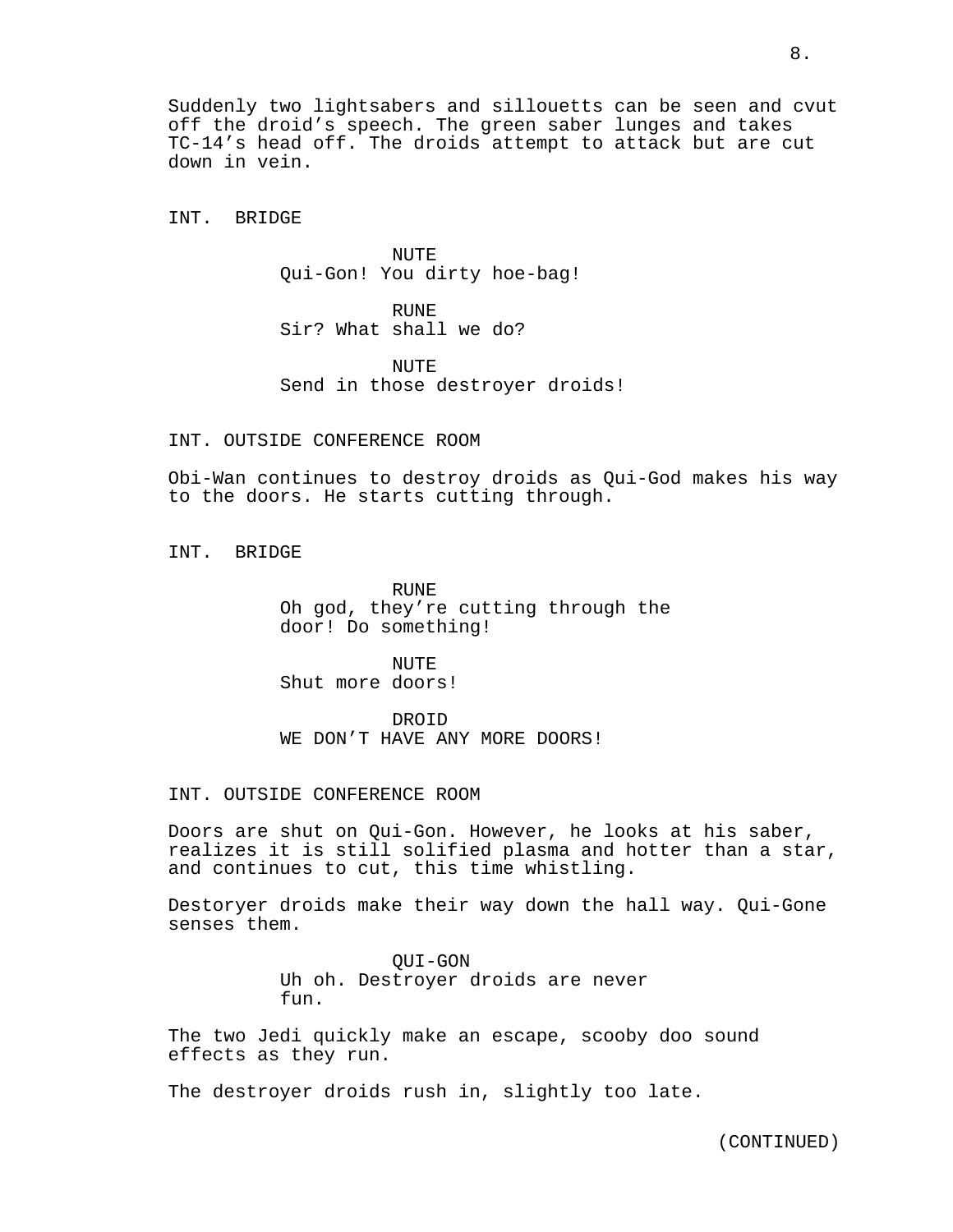DESTROYER DROID

Uhh...

They sit silent for a few seconds.

DESTROYER DROID Well this is akward.

INT. DOCKING BAY

The two Jedi have made their way into the docking bay where hundreds of droid ships are making their way to the surface of Naboo for an invasion.

> QUI-GON Battle droids.

OBI-WAN They're planning to invade the planet.

Qui-gon starts running toward the ships and sneaks aboard.

OBI-WAN Where are you going?

QUI-GON Let's split up! We'll be far less conspicuous that way!

OBI-WAN

What!?

QUI-GON Last one to the planet buys lunch at Dexter's!

OBI-WAN Oh you are on!

Obi-wan also runs towards the ship.

EXT. SPACE

The landing craft zip down to the planet below.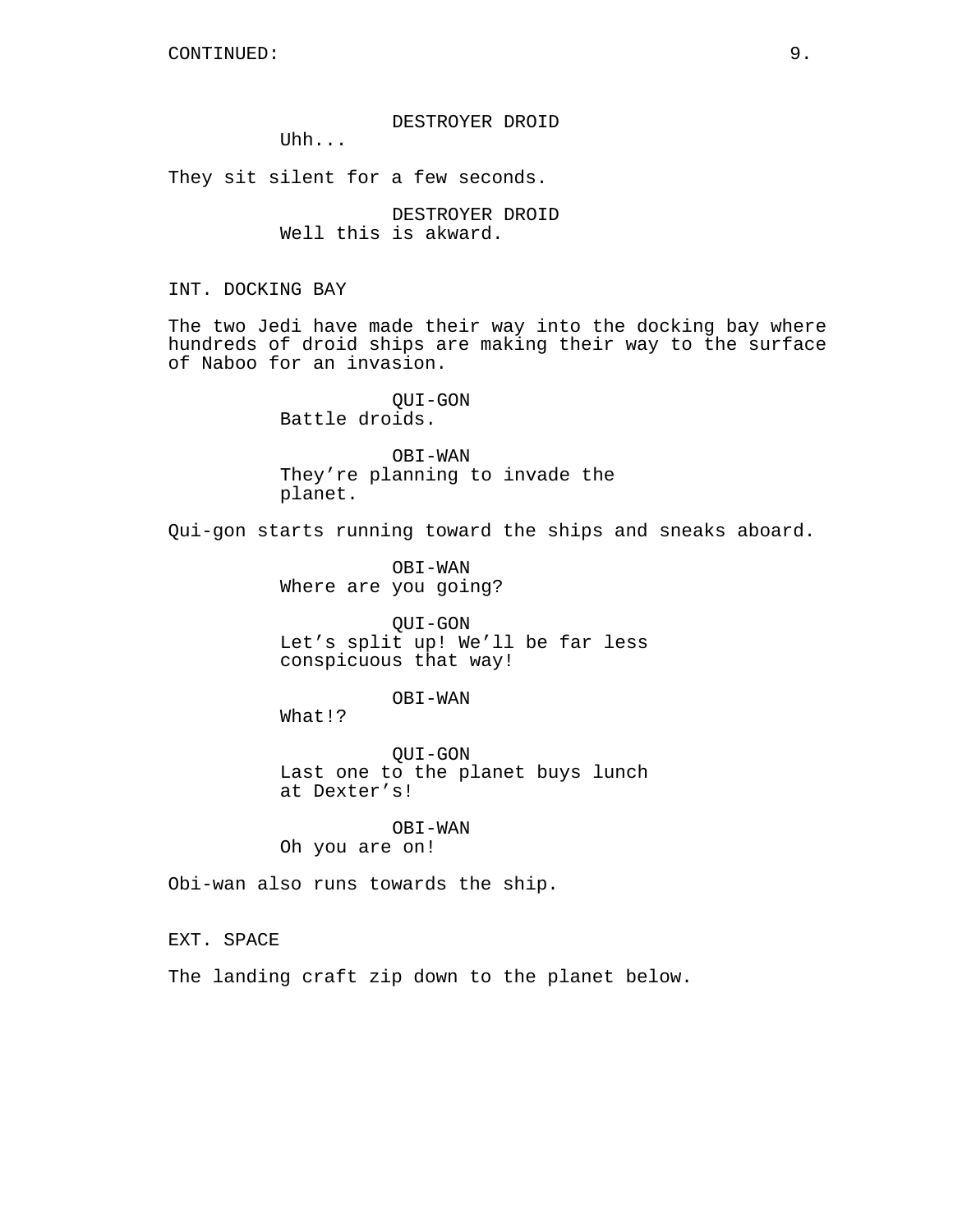EXT. NABOO

The ships land and hundreds of droids are let down onto the planet.

Qui-gon is already down and on the planet and makes his way through the landscape.

An odd, frog-like creature called a gungan named Jar Jar Binks squats near-by.

He's picking flowers like a complete and utter idiot.

One of the giant tanks makes its way through the forest, taking trees and other plants with it.

Jar Jar just stares at it in awe, like the complete fool he is.

### JAR JAR (quietly) Oh no.

QUI-GON Hey! Get the fuck out of here!

Jar jar doesn't listen, he stares at the giant tank.

QUI-GON (annoyed) For god's sake.

He runs at Jar Jar and catches him right before the tank mowes him over. They both drop to the ground as it floats over them.

#### JAR JAR

Oyi-

QUI-GON No! Do not speak! Don't you ever fucking speak to me.

JAR JAR

But-

QUI-GON It's bad enough we need you for the plot, but be damned if I will listen to you.

He gets in real close to Jar Jar's face.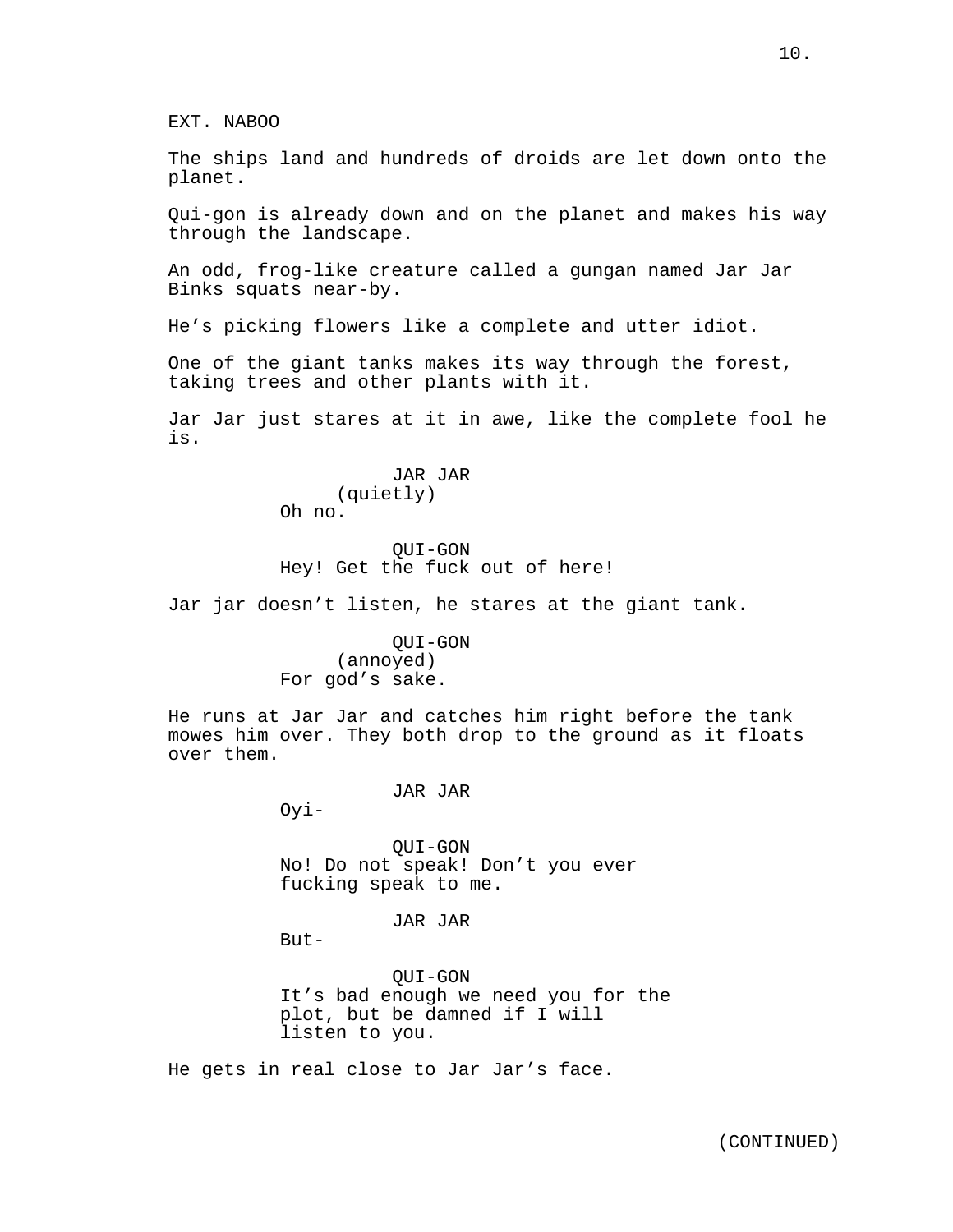QUI-GON You say one fucking thing before we get off of Naboo and I'll cut your tongue from your head, udnerstand?

Jar Jar nods nervously.

Two droids on speeders burst out of the vegetation chasing Obi-wan. They fire lasers at him.

Qui-gon qucikly pulls out his saber and deflects the bolts back at them, blowing them up instantly.

> QUI-GON And where were you?

OBI-WAN (out of breath) I... landed... on the other side... of the planet... that idea... to split up... was stupid...

QUI-GON ... so how are you here now?

OBI-WAN (out of breath) I... ran... really... fast...

He stops and catches his breath. He looks over at Jar Jar.

OBI-WAN (still out of breath) What the fuck is this?

QUI-GON

A local.

JAR JAR

 $I -$ 

QUI-GON (cutting him off) He's mute. Doesn't talk. Ever.

Jar Jar again nods sheepishly.

QUI-GON Alright we need to get out of this battlefeild before we get blown to smithereens. Jar Jar, you're a gungan, take us to your home city underwater, I'm sure that'll be safe.

(CONTINUED)